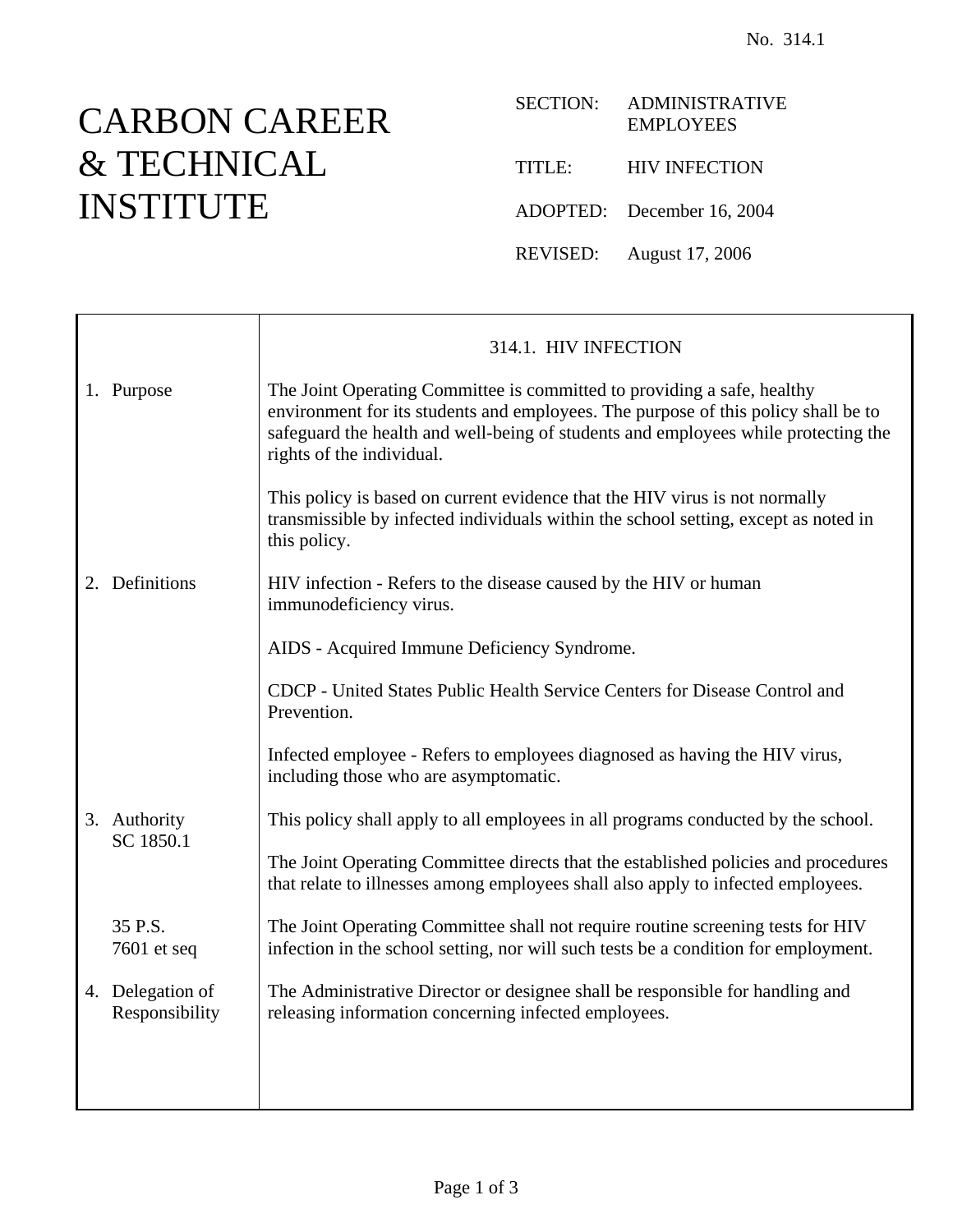|                                                                                  | All employees shall maintain a respectful working climate and shall not participate<br>in physical or verbal harassment of any individual or group, including infected<br>employees.                                                                                                                                                                                                                                    |
|----------------------------------------------------------------------------------|-------------------------------------------------------------------------------------------------------------------------------------------------------------------------------------------------------------------------------------------------------------------------------------------------------------------------------------------------------------------------------------------------------------------------|
|                                                                                  | All employees shall be required to consistently follow infection control/universal<br>precautions in all settings and at all times. Employees shall notify the nurse of all<br>incidents of exposure to bodily fluids.                                                                                                                                                                                                  |
|                                                                                  | Building administrators shall notify employees, students and parents/guardians about<br>current Joint Operating Committee policies concerning HIV infection and shall<br>provide reasonable opportunities to discuss the policy and related concerns.                                                                                                                                                                   |
| 5. Guidelines<br>42 U.S.C.<br>Sec. 12101 et seq<br>29 U.S.C.<br>Sec. 2601 et seq | Infected employees whose employment is interrupted or terminated shall be entitled<br>to available medical leave and medical disability benefits. Such employees shall be<br>informed by the appropriate administrator of benefits, leave, and alternatives<br>available to them through state and federal laws, Joint Operating Committee<br>policies, the collective bargaining agreement, and the retirement system. |
|                                                                                  | Confidentiality                                                                                                                                                                                                                                                                                                                                                                                                         |
| 35 P.S. 7607                                                                     | Employees with knowledge of an infected employee's condition shall not disclose<br>that information without prior written consent of the employee, consistent with the<br>requirements of the Pennsylvania Confidentiality of HIV-Related Information Act.                                                                                                                                                              |
|                                                                                  | <b>Infection Control</b>                                                                                                                                                                                                                                                                                                                                                                                                |
|                                                                                  | Universal precautions shall be followed for exposure to bodily fluids. Employees<br>shall treat all body fluids as hazardous and follow universal precautions.                                                                                                                                                                                                                                                          |
|                                                                                  | The school shall maintain reasonably accessible equipment and supplies necessary<br>for infection control.                                                                                                                                                                                                                                                                                                              |
|                                                                                  | <b>Staff Development</b>                                                                                                                                                                                                                                                                                                                                                                                                |
|                                                                                  | All employees shall participate in a planned HIV education program.                                                                                                                                                                                                                                                                                                                                                     |
|                                                                                  | Designated employees shall receive additional, specialized training appropriate to<br>their positions and responsibilities.                                                                                                                                                                                                                                                                                             |
|                                                                                  |                                                                                                                                                                                                                                                                                                                                                                                                                         |
|                                                                                  |                                                                                                                                                                                                                                                                                                                                                                                                                         |
|                                                                                  |                                                                                                                                                                                                                                                                                                                                                                                                                         |